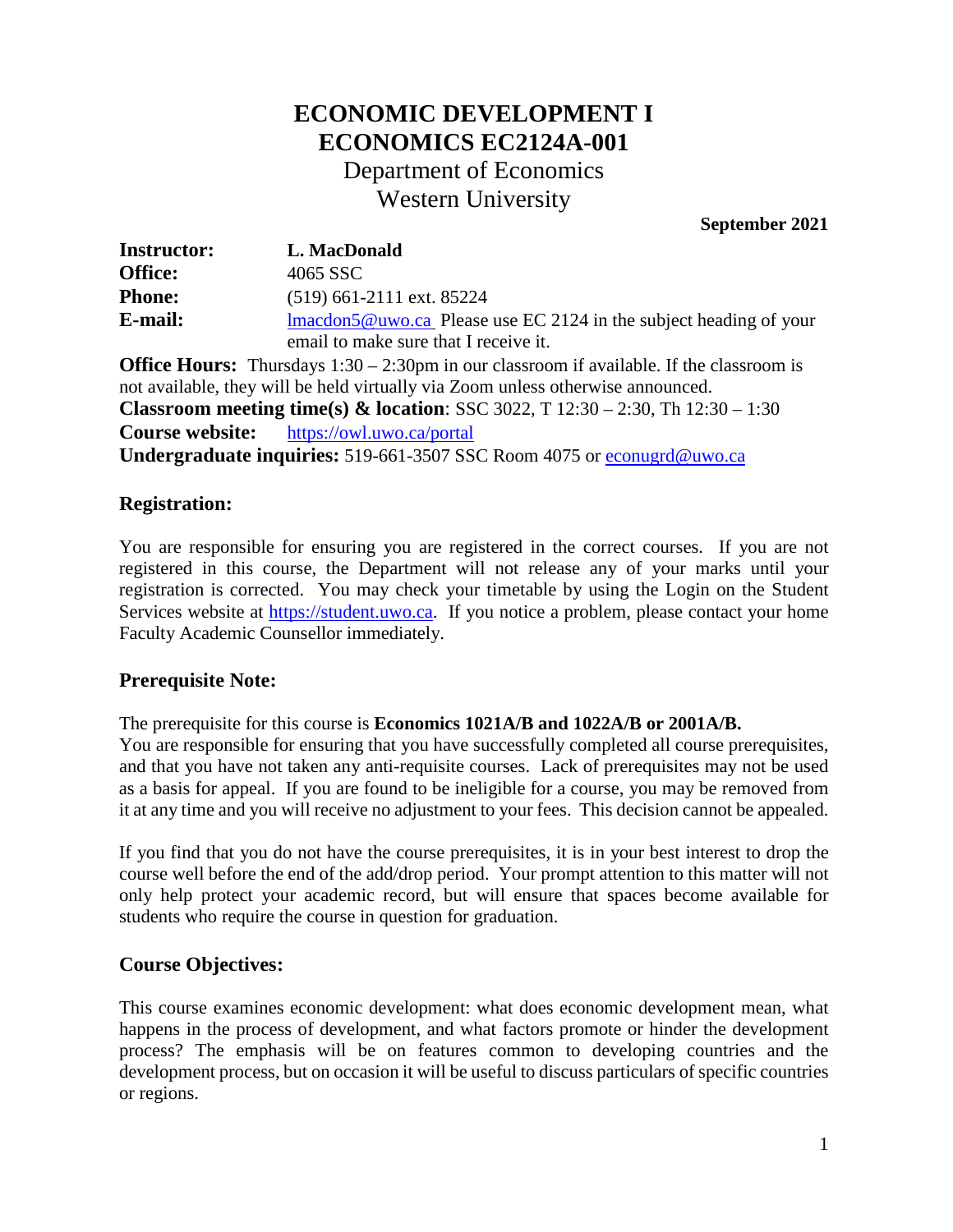The course concentrates on issues that lend themselves to economic analysis. Topics covered include the measurement of development, theories of growth and development, human resource issues (population growth, labor markets, education and health) in developing countries and the extent of global inequality and poverty. Central planning vs. reliance on markets to foster growth and the relation between economic development and environment would also be a part of the discussion. Issues related to macro-economic policy and role of international economic relations for developing countries would be covered in the second half of the course (Economics 2125a/b).

By the end of the course students will be able to define what economic development is and what it is not. They will recognize that not all developing countries are the same due to different assets/resources/government systems. Students will be able to evaluate the different assets, resources, limitations of various developing countries, and recommend appropriate policies to advance development.

# **Course Learning Outcomes:**

- Students will be able to identify many of the characteristics of developing countries and evaluate the impact of development policies on individual and social welfare.
- Students will be able to apply economic reasoning, methods and models effectively to evaluate developing countries.
- Students will be able to apply economic concepts and theories to critically analyze common issues in developing countries.
- Students will be able to identify the strengths and weaknesses of various development models.
- Students will be able to identify the equilibrium in the Solow Model and understand how and why the equilibrium changes.
- Students will be able to identify many human development issues in developing countries as well as formulate policies to improve key statistics.
- Students may choose an assignment where they research a developing country or topic, identify the problems facing the country and suggest policies to improve social and individual welfare, relating these policies to class content.

# **Textbook:**

Michael Todaro and Stephen Smith, *Economic Development***, 12th** *Edition* (Pearson Education, 2014). Bookstore link: <https://bookstore.uwo.ca/product/cebebookid9651545>

Text website: [http://www.pearsonhighered.com/todaro\\_smith](http://www.pearsonhighered.com/todaro_smith)

## **Technical Requirements**:

- Laptop or computer
- Stable internet connection
- Microphone
- Webcam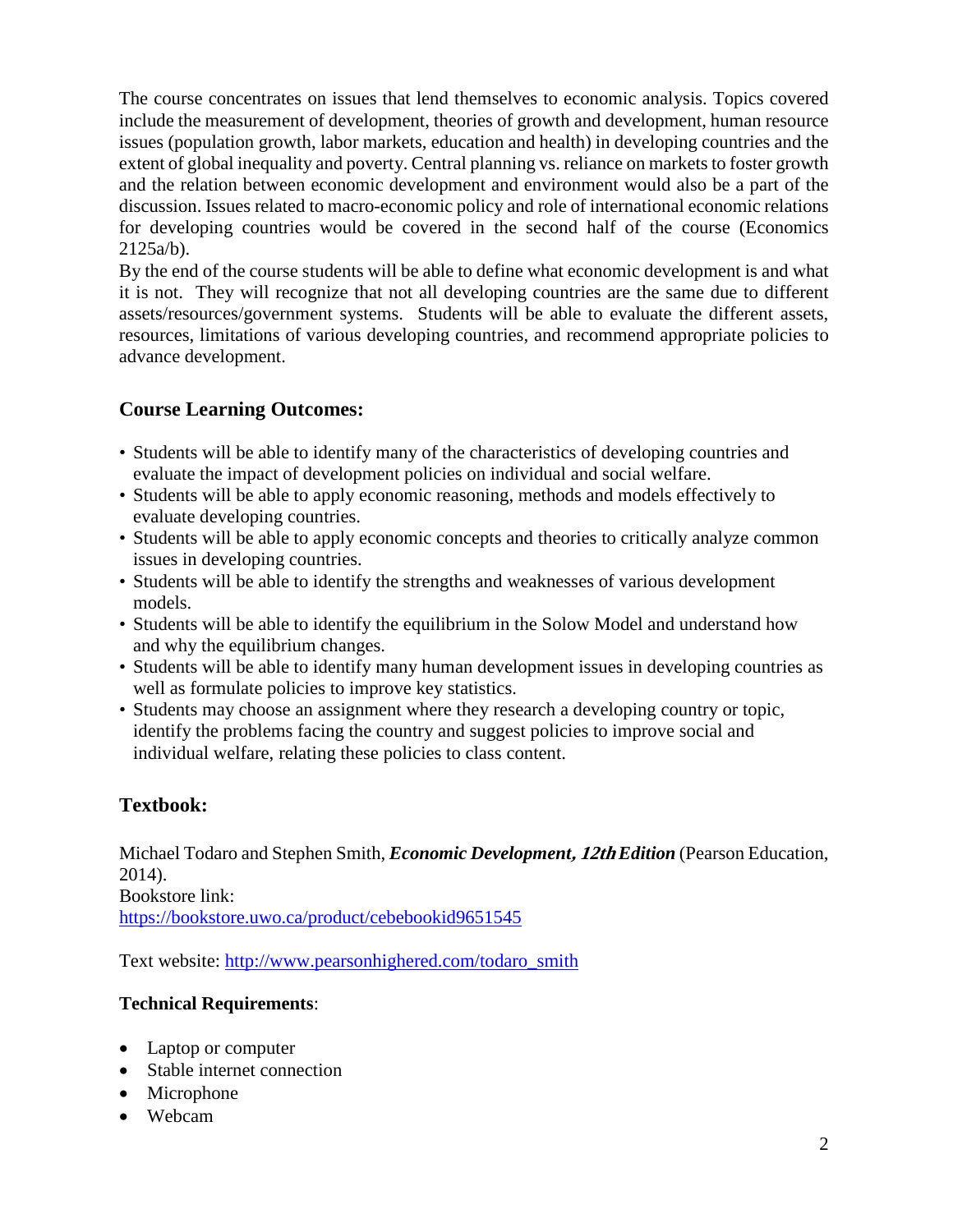For technical support, see the OWL Help page or contact Western Technology Services Helpdesk [\(https://wts.uwo.ca/about-wts/contact.html\)](https://wts.uwo.ca/about-wts/contact.html). Google Chrome or Mozilla Firefox are the preferred browsers for OWL; update your browser frequently.

# **Grading:**

**Assessment: As everyone has different interests, strengths and schedules, I am trying to give you as much flexibility as possible. Iclicker is optional. If the assignment is completed, it must be included in your final grade.**

**Note that all dates and times are tentative as they must be approved by Exam Central. Note than in the event that classes move to an online status, the assessment dates, times and choices may change. All times are ET.** 

#### **Option 1: Exams, Assignment and iclicker**

| Tuesday, October 19, 2021                  | $12:40 - 2:15$ | 35% |
|--------------------------------------------|----------------|-----|
| various options, various dates (see below) | in class       | 20% |
| To be scheduled by the registrar           |                | 35% |
| see below                                  |                | 10% |
|                                            |                |     |

#### **Option 2: Exams and iclicker**

| Midterm    | Tuesday, October 19, 2021        | $12:40 - 2:15$ | 45% |
|------------|----------------------------------|----------------|-----|
| Final Exam | To be scheduled by the registrar |                | 45% |
| iClicker   | see below                        |                | 10% |

#### **Option 3: Exams and Assignment**

| Midterm    | Tuesday, October 19, 2021                  | $12:40 - 2:15$ | 40% |
|------------|--------------------------------------------|----------------|-----|
| Assignment | various options, various dates (see below) | in class       | 20% |
| Final Exam | To be scheduled by the registrar           |                | 40% |

#### **Option 4: Exams only**

| Midterm    | Tuesday, October 19, 2021        | $12:40 - 2:15$ | 50% |
|------------|----------------------------------|----------------|-----|
| Final Exam | To be scheduled by the registrar |                | 50% |

## *Note: if you complete the assignment, it WILL be included regardless of whether it raises or lowers your grade so choose wisely.*

Computer-marked multiple-choice tests and/or exams will be subject to submission for similarity review by software that will check for unusual coincidences in answer patterns that may indicate cheating.

Western University uses software to check for plagiarism and students who complete the written assignment will be required to electronically submit their work.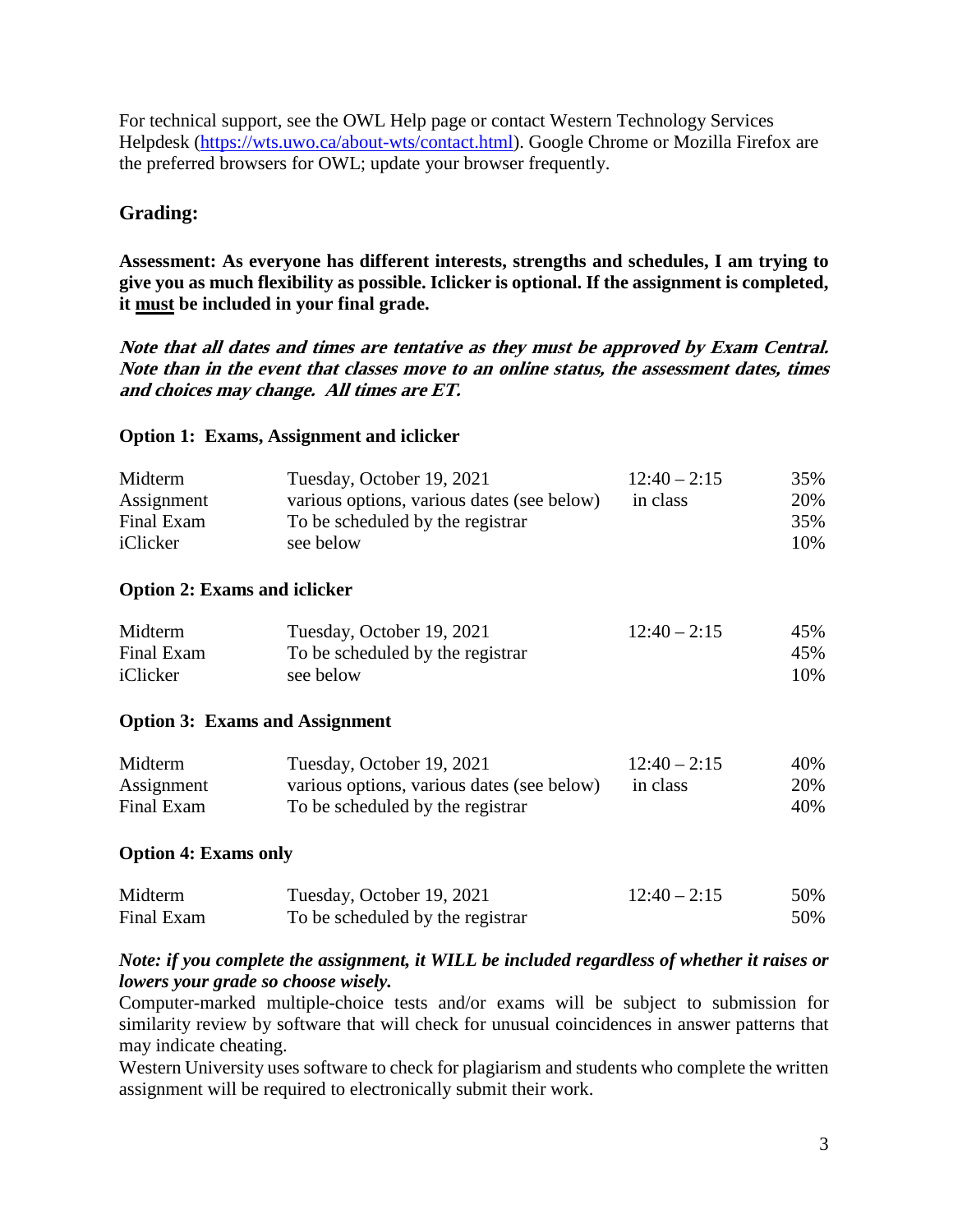#### **Makeup Policy:**

Students **must** follow Western University's procedures for approval of their absence from any exam in order to receive an accommodation. Please see the **Please Note Department Policies for 2021-2022** section of this syllabus for details on these procedures. If during the Fall 2021 term Western University announces any changes to these procedures, please follow those procedures.

Students with an **approved** absence (approved by both Academic Counseling **and** the instructor) from the midterm exam or the final exam AND who e-mailed me **no later than 48 hours after** the commencement of the exam will be able to write the makeup, which will be a time scheduled by the Department. There will be one time slot available for the midterm makeup exam, which may have a different *format or length* than the originally scheduled midterm exam. If these deadlines are missed, the instructor will assign a grade of zero. If students are unable to write the makeup at the time scheduled, students may be required to write a 3 hour cumulative final exam. The medical certificate can be found at [https://studentservices.uwo.ca/secure/medical\\_document.pdf.](https://studentservices.uwo.ca/secure/medical_document.pdf)

All submitted documents will be subject to submission for textual similarity review to the commercial plagiarism detection software under license to the University for the detection of plagiarism. All papers submitted for such checking will be included as source documents in the reference database for the purpose of detecting plagiarism of papers subsequently submitted to the system. Use of the service is subject to the licensing agreement, currently between Western University and Turnitin.com (http://www.turnitin.com).

#### iClicker:

iClicker is a free app which will allow you to use your laptop, phone or tablet to answer questions in class. iClicker will be used in class to ask a variety of questions. There will be a participation component as well as a component for obtaining the correct answer. Different questions will have different breakdowns. The first event will be practice. After that, iClicker can occur on any day, but not necessarily every day. More information will be provided in class. Students may only use their own "virtual clicker" and the use of someone else's "virtual clicker" in class will constitute a scholastic offence and the possession of another student's virtual clicker will be interpreted as an attempt to commit a scholastic offence. There will be no "makeups" or reweights for missed iClicker sessions. It is your responsibility to properly initialize your account through OWL. It is also your responsibility to notify the instructor *on the same day* the session has occurred if there have been any technology issues. During the iclicker sessions, I will announce the last warning to submit your answers. If you do not submit your answers by then, no adjustment will be made to your grade. However, I will calculate your grade using iclicker and excluding iClicker and use the higher of the two grades.

#### **Classroom Policies:**

#### **Classroom Behaviour:**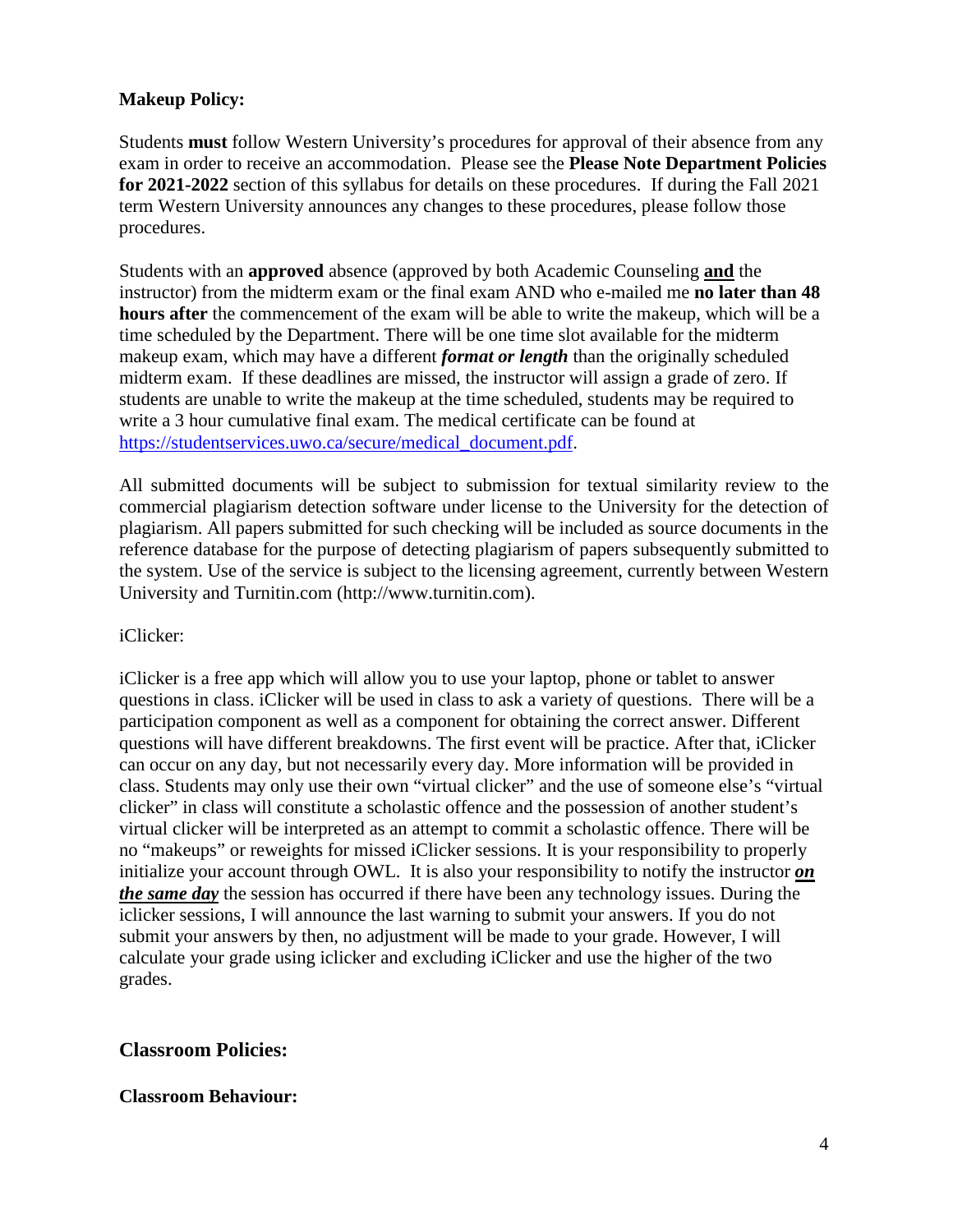*Standard rules of etiquette apply in the classroom.* You are to give full attention to anyone speaking, whether myself or a fellow student. Turn off (or put on vibrate) your cell phone. Do not answer your cell phone in class. No MP3 players or iPods. No texting. If you bring in a laptop, you are to be taking notes, not surfing the internet. Be on time for class. If you are late or have to leave early, enter and exit as quietly as possible. Videography/photography is *NOT permitted* as it may violate the privacy of your classmates. You are to behave so as not to be a distraction to me or to your fellow students. Those students who repeatedly break these rules will be asked to leave the classroom (this includes chronic lateness).

# **OWL:**

It is your responsibility to check the OWL site for this class as well as your email on a regular basis. A schedule of readings as well as pertinent dates, etc will be provided. It will NOT provide ALL course content. You should check the site regularly for current updates to the reading list and announcements. An outline of the lecture notes will be available on OWL. **You are to bring these chapter outlines to class with you, as I will assume that you have them, and I will not leave you sufficient time to copy this information down.** These lecture notes will not be complete, and by having them with you, it is easy to see which notes must be copied. You are responsible for any announcements or assignments made in class as well as on OWL. This includes any changes made to the syllabus as well as test date changes.

## **Attendance Policy:**

You are expected to attend class on a regular basis. There is a strong correlation between class attendance and performance on the exams. If you miss a class, it is your responsibility to find out what you have missed from a classmate. I do **NOT** provide my lecture notes to students, other than what is on OWL.

## **E-mail Policies:**

Please refer carefully to the following e-mail policies. According to FIPPA, I am not allowed to respond to non-UWO email addresses. So please use your UWO email address in all communications. Also, please enter the course number in the subject heading of your email. I will try to respond to all emails within 24 hours, not counting the weekend. I will NOT respond to emails such as the following:

- 1) Any question that is on this syllabus or elsewhere on OWL: such as exam dates, exam times, course material etc. If you have not received a reply to your question, check the syllabus and OWL.
- 2) The makeup policy is clearly stated on the syllabus, refer to it if needed.
- 3) Requests for extra assignments, reweighting of exams, assignments etc. as these are prohibited under Senate regulations.
- 4) Requests for my lecture notes. I do not provide my lecture notes to students, other than the material which is on OWL.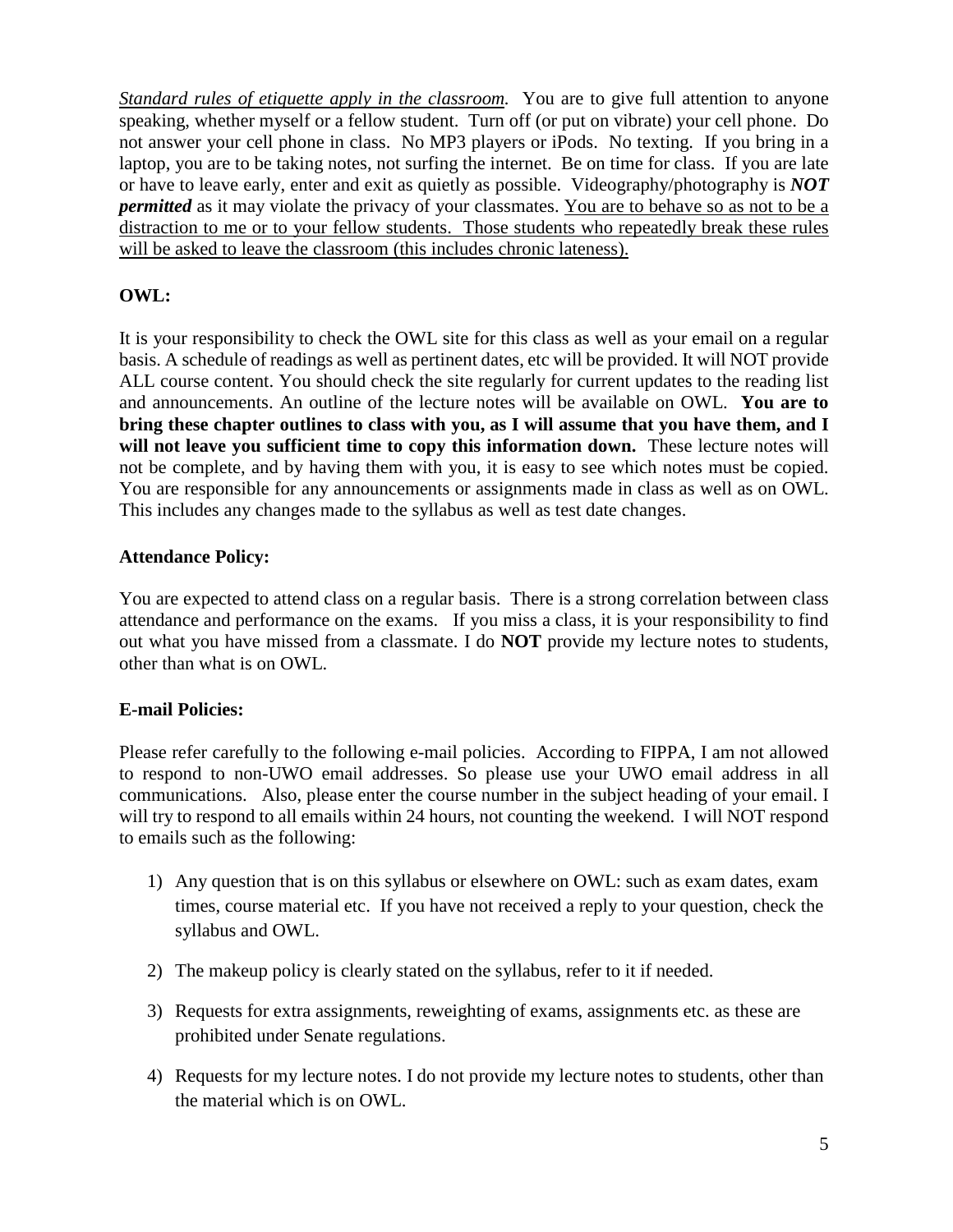# **Assignment Policies:**

Feel free to hand in your assignment early if that fits better with your schedule. Late penalties are listed below. There will be specific dates listed on OWL by which you may request alternatives for approval to the options listed on OWL. Otherwise, you are restricted to the topics listed on OWL. If you complete the assignment, it **will be** included in your final grade, *regardless of whether it raises or lowers your grade*. Please do not ask me to not count it or to lower the weight as I am unable to do so.

## **Option 1:**

Written Assignment, **due date on or before Tuesday, November 23, 2021 IN CLASS**. This is a 4-6 page written analysis of a developing country that we have NOT discussed in class. There will be a sign-up list provided in class and the countries are available on a first-come firstserved basis. If you wish to analyze a country not on the list, you must receive my approval. More detail will be provided later on OWL.

## **Option 2:**

Class presentation, Tuesdays throughout the term.

There are **limited dates and slots** for the class presentation, and these are first-come, firstserved. The presentations will be on most Tuesdays throughout the term, except for the Tuesday before each exam and a few others, and will be approximately 10 minutes in length. The presentation can be a developing country analysis (similar to option 1), or any other topic (approved in advance) that you find interesting regarding developing countries that we are **not** covering in class.

## **Option 3:**

Video assignment, **due date on or before Thursday, November 25, 2021 IN CLASS.** 

In groups of 2-4, you may choose to develop a video dealing with developing country content. You can choose to critique or expand on theories discussed in class; examine issues in a developing country not on the list in option 1; compare 2 or more developing countries; etc. Your topic must be approved by me in advance. Your video must be interesting and classroom appropriate, and be approximately 15 minutes. More detail will be provided later on OWL.

#### **Assignment Due Dates:**

The assignments are due *in class on the due date*. If the assignment is late, the following penalty schedule will apply. Assignments must be handed into the instructor personally. Assignments slipped under my door will be counted as late.

## *Late paper penalties:*

| 50 points | 1-24 hours late             |
|-----------|-----------------------------|
| no credit | if more than 24 hours late. |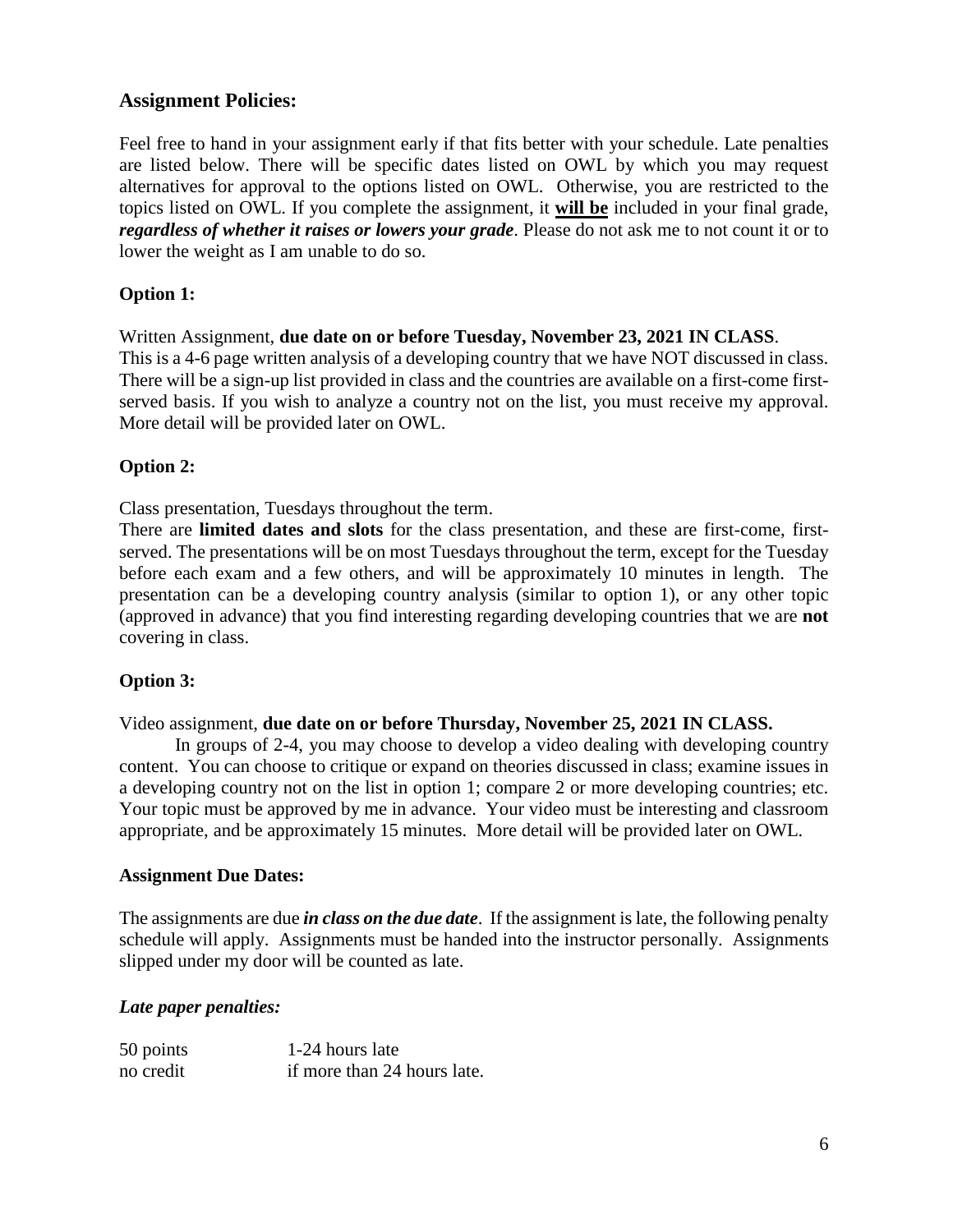Note: Weekends **will** count when deciding on late paper penalties and I will not accept excuses such as I can't open my file, I can't find my disk, etc. I highly recommend you save multiple copies of your assignment on your hard drive and on disk.

If you are doing a presentation, and miss your presentation date, you will receive a grade of zero, unless you provide medical documentation as you will have taken a time slot away from a classmate. If you choose to deliver a presentation, a copy of the presentation as well as bibliography and true/false questions must be handed in on the day of your presentation, otherwise you will receive a late penalty.

All submitted papers will be subject to submission for textual similarity review to the commercial plagiarism detection software under license to the University for the detection of plagiarism. All papers submitted for such checking will be included as source documents in the reference database for the purpose of detecting plagiarism of papers subsequently submitted to the system. Use of the service is subject to the licensing agreement, currently between Western University and Turnitin.com (http://www.turnitin.com).

## **Communication:**

- Students should check the course OWL site for newly posted course material at the start of each week, utilizing the calendar provided.
- Students should check OWL announcements multiple times per week.
- Some important announcements will also be emailed to students' Western email accounts. Students are expected to check their Western email frequently.
- Students should post all course-related content questions on the OWL forum so that everyone can access answers to questions.
- Students are encouraged to answer each other's questions on the forums. The forums will be monitored by the instructor or teaching assistant to correct and/or supplement answers provided by students. Questions not answered by other students will receive a response from the instructor or teaching assistant after about 48 hours.
- For questions unrelated to course content, please contact the instructor via email from your Western email account. Students will receive a response in 24 – 48 hours.

## **Professionalism, Privacy and Copyright:**

- Students are expected to follow the **Student Code of Conduct.**
- All lectures and course materials, including slides, presentations, outlines, recordings and similar materials, are protected by **copyright**. Students may take notes and make copies of course materials for their own educational purposes only.
- Students may not record lectures, reproduce (or allow others to reproduce), post or distribute lecture notes, assessments, or any other course materials publicly and/or for commercial purposes without written consent.

# **Preliminary Reading Schedule: (order may change as the term progresses)**

Material very likely will be added or deleted as the course progresses.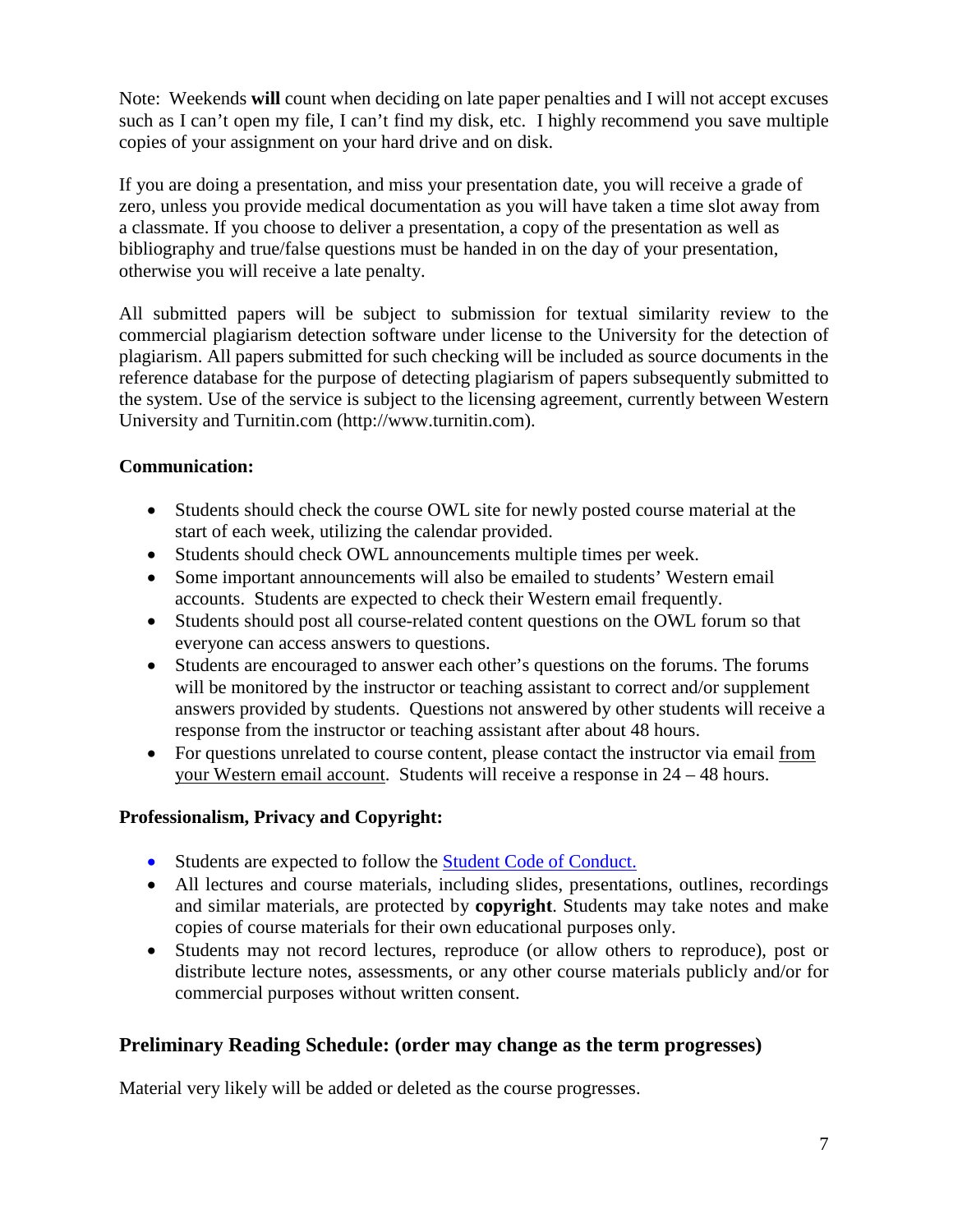| 1.  | Introduction                             | Chapter 1                    |
|-----|------------------------------------------|------------------------------|
| 2.  | <b>Comparative Economic Development</b>  | Chapter 2                    |
| 3.  | Guest Lecturer if possible or case study |                              |
| 4.  | Economic Growth: Concepts and Models     | Chapter 3                    |
| 5.  | Inequality and Poverty                   | Chapter 5                    |
| 6.  | <b>Case Study or Guest Lecturer</b>      |                              |
| 7.  | <b>Population Growth</b>                 | Chapter 6                    |
| 8.  | Case Study                               |                              |
| 9.  | Education & Health                       | Chapter 8                    |
| 10. | <b>Case Studies</b>                      | Applications of all Chapters |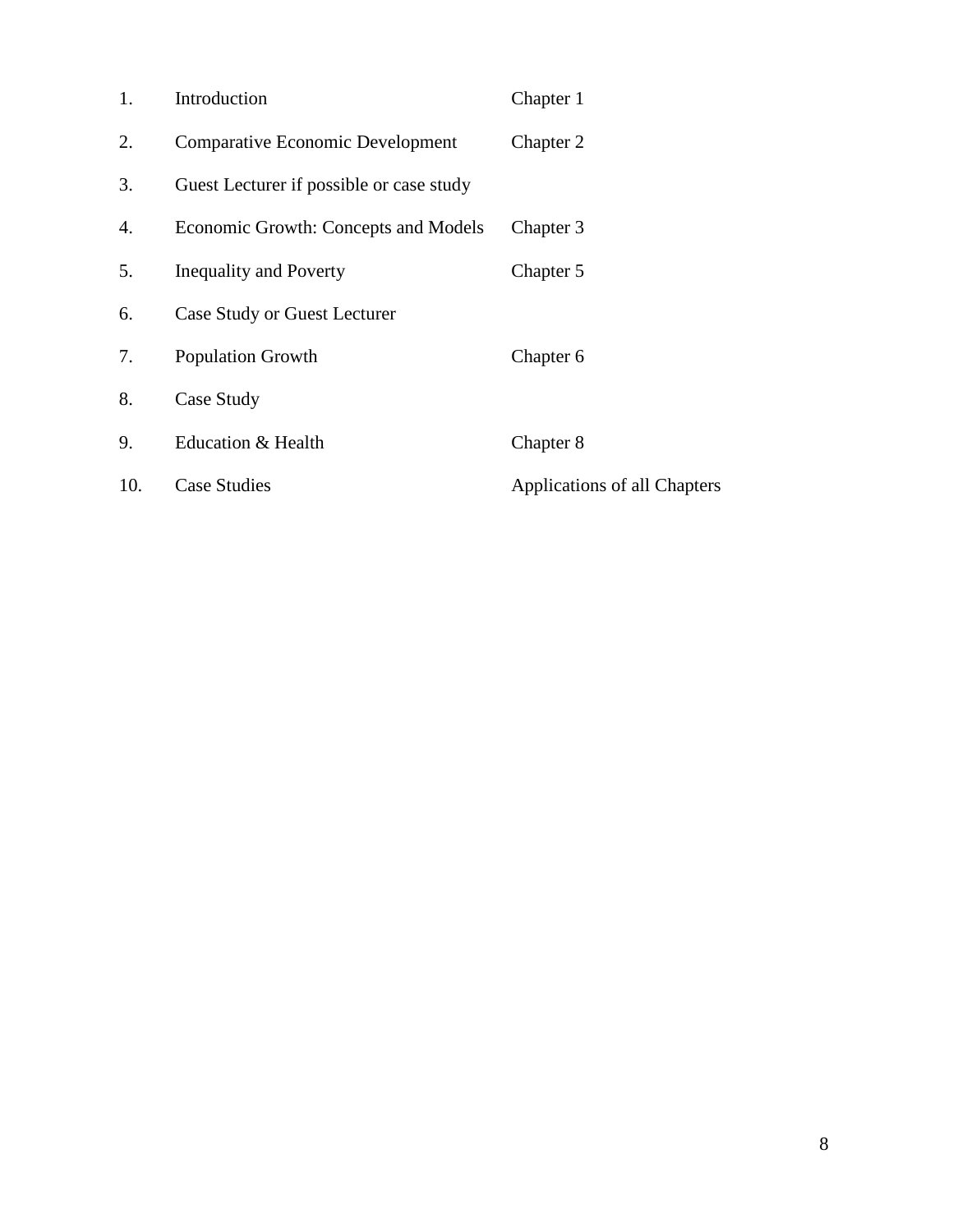# **Please Note Department Policies for 2018-2019**

Remember that the University expects all students to take responsibility for their own Academic Programs. Students should also check their registration to ensure they are enrolled in the correct courses.

- 1. Guidelines and policies for the Faculty of Social Science and the Department of Economics are posted online in the current Western Academic Calendar at: [http://westerncalendar.uwo.ca.](http://westerncalendar.uwo.ca/)
- 2. Students must familiarize themselves with the "Rules of Conduct for Examinations" [http://www.uwo.ca/univsec/pdf/academic\\_policies/exam/administration.pdf.](http://www.uwo.ca/univsec/pdf/academic_policies/exam/administration.pdf)
- 3. **Cheating as an academic offence:** Students are responsible for understanding what it means to "cheat". The Department of Economics treats cheating incidents very seriously and will investigate any suspect behavior. Students found guilty will incur penalties that could include a failing grade or being barred from future registration in other Economics courses or programs. The University may impose further penalties such as a notation on an official academic transcript, suspension or expulsion.
- 4. **Plagiarism:** Students must write their essays and assignments in their own words. When taking an idea/passage from another author, it must be acknowledged with quotation marks where appropriate and referenced with footnotes or citations. Plagiarism is an academic offence (see Scholastic Discipline for Undergraduate Students in the Western Calendar at [http://westerncalendar.uwo.ca/PolicyPages.cfm?Command=showCategory&PolicyCategor](http://westerncalendar.uwo.ca/PolicyPages.cfm?Command=showCategory&PolicyCategoryID=1&SelectedCalendar=Live&ArchiveID=#Page_20) [yID=1&SelectedCalendar=Live&ArchiveID=#Page\\_20\)](http://westerncalendar.uwo.ca/PolicyPages.cfm?Command=showCategory&PolicyCategoryID=1&SelectedCalendar=Live&ArchiveID=#Page_20).

Western University uses software to check for plagiarism and students may be required to electronically submit their work. Those found guilty will be penalized as noted in point 3.

- 5. It is a Department of Economics policy that **NO** assignments be dated, stamped or accepted by staff. Students must submit assignments in class or to the instructor during office hours.
- 6. When appealing a mark, students should refer to the Student Academic Appeals section in the current Western Academic Calendar at: [http://westerncalendar.uwo.ca/PolicyPages.cfm?Command=showCategory&PolicyCategor](http://westerncalendar.uwo.ca/PolicyPages.cfm?Command=showCategory&PolicyCategoryID=1&SelectedCalendar=Live&ArchiveID=#Page_14) [yID=1&SelectedCalendar=Live&ArchiveID=#Page\\_14.](http://westerncalendar.uwo.ca/PolicyPages.cfm?Command=showCategory&PolicyCategoryID=1&SelectedCalendar=Live&ArchiveID=#Page_14) Please note the relevant deadlines.

The Department will not consider an appeal unless an attempt has been made to settle the matter with the instructor first. Students who remain dissatisfied with the outcome may proceed with a written appeal (e-mails are not acceptable) to the Undergraduate Director in Economics, stating the reasons for their appeal. A checklist is provided at: [http://economics.uwo.ca/undergraduate/program\\_counselling/responsibilities\\_policies.htm](http://economics.uwo.ca/undergraduate/program_counselling/responsibilities_policies.html#appeals) [l#appeals.](http://economics.uwo.ca/undergraduate/program_counselling/responsibilities_policies.html#appeals)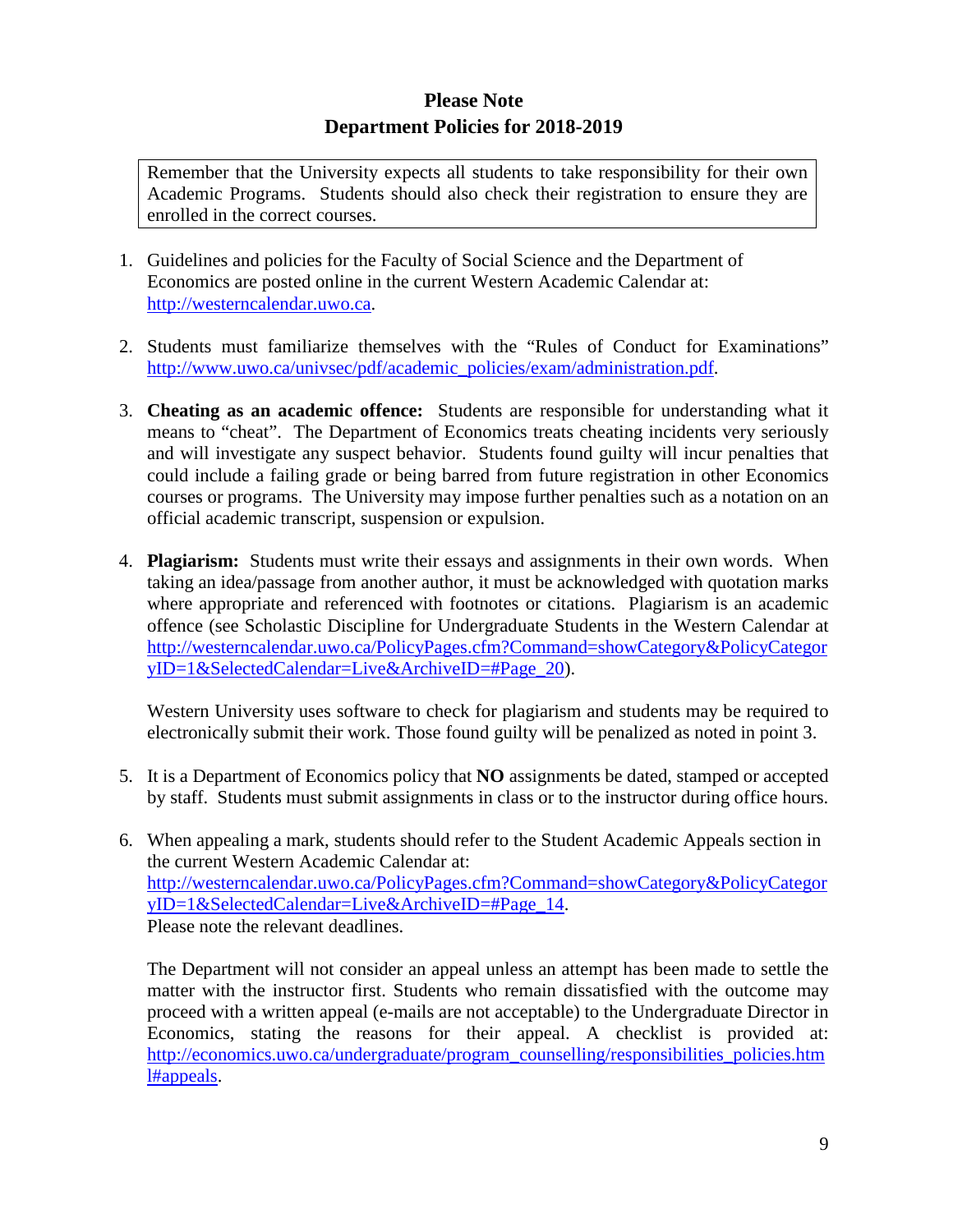- 7. Systematic adjustments of a class grade distribution (either up or down) can occur in Economics courses. The fact that grades have been adjusted is **not** grounds for an appeal.
- 8. Note the following add and drop deadlines:

Deadline to add a first term half course: **Friday September 14, 2018** Deadline to drop a first term half course: **Monday November 12, 2018**

9. Faculty of Social Science policy states that oversleeping or misreading an exam schedule is NOT grounds for a makeup. This rule applies to midterm and final exams in the Department of Economics.

#### **Policy Regarding Makeup Tests and Final Examinations**

*Academic accommodation will not be granted automatically on request. Students must demonstrate by documentation that there are compelling medical or compassionate grounds before academic accommodation will be considered.*

Students who proceed to write a test or examination must be prepared to accept the mark. Rewriting tests or examinations, or having their value reweighted on a retroactive basis, is **not** permitted. Students must also book travel arrangements AFTER final exam dates have been posted as they must not conflict with test or final exams.

Unless medically incapable of doing so, students must notify their instructor prior to the test date or at least within **24 hours** when requesting a makeup exam. Failure to follow this procedure may result in denial of academic accommodation and a grade of zero. Students should also set up an appointment as soon as possible to meet with their instructor. If the instructor is not available, send an email message, copying the Undergraduate Coordinator at [econugrd@uwo.ca.](mailto:econugrd@uwo.ca) **Notifying instructors of a missed exam does not automatically entitle students to a makeup**.

Students who seek a makeup exam must also provide supporting medical or other relevant documentation that their absence from a scheduled test or exam is beyond their control. Documentation should be submitted to the Academic Counselling Office of the student's *home* Faculty **as soon as possible (preferably within 24 hours of the scheduled test)**. Failure to follow this procedure may result in denial of academic accommodation and a grade of zero. If the documentation submitted is not acceptable, students will receive a zero for the missed test.

For medical illnesses, students may consult Student Health Services and request a Student Medical Certificate from the physician. If assessed by an off-campus doctor, students must obtain a certificate from his/her office at the time of the visit/assessment. The off-campus medical certificate form must also be used and can be found at: [http://www.uwo.ca/univsec/pdf/academic\\_policies/appeals/medicalform.pdf.](http://www.uwo.ca/univsec/pdf/academic_policies/appeals/medicalform.pdf) Notes stating "For Medical Reasons" are not considered sufficient.

For religious or compassionate circumstances, students should ask their Academic Counsellor what documentation to provide. If documentation is judged sufficient, the Academic Counsellor will issue a Recommendation for a Special Examination (a single form for midterms or a triple